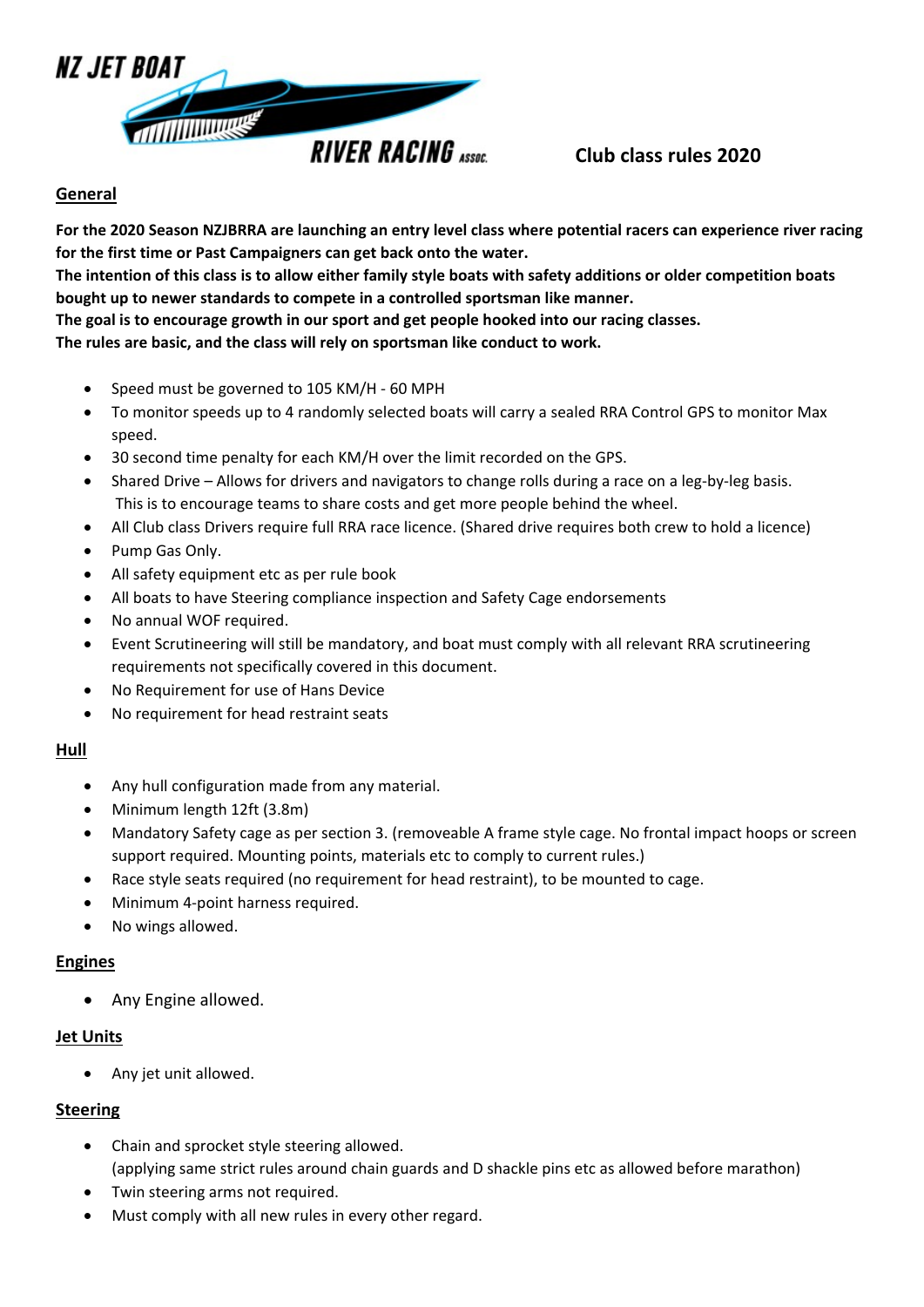### **Safety Cage**

The Club class safety cage follows the same rules as our new Race cage specifications with the following amendments.

- 1. The frontal impact loops are not required. (or nose bar)
- 2. Rear bracing to transom not required.
- 3. A frame or ½ A frame style cages are mandatory, and helmets must be behind the front bar.
- 4. (sprint boat style)
- 5. Cross bracing (Diagonally) inside Cage behind seats mandatory.
- 6. Race seats are mandatory but not head restraint style.
- 7. Minimum of 4-point harnesses are required.
- 8. Seat mounting must be to the cage structure.
- 9. Fibre glass boats will need a steel doubling plate under cage mounts on external of hull.

## **½ A Frame Layout**